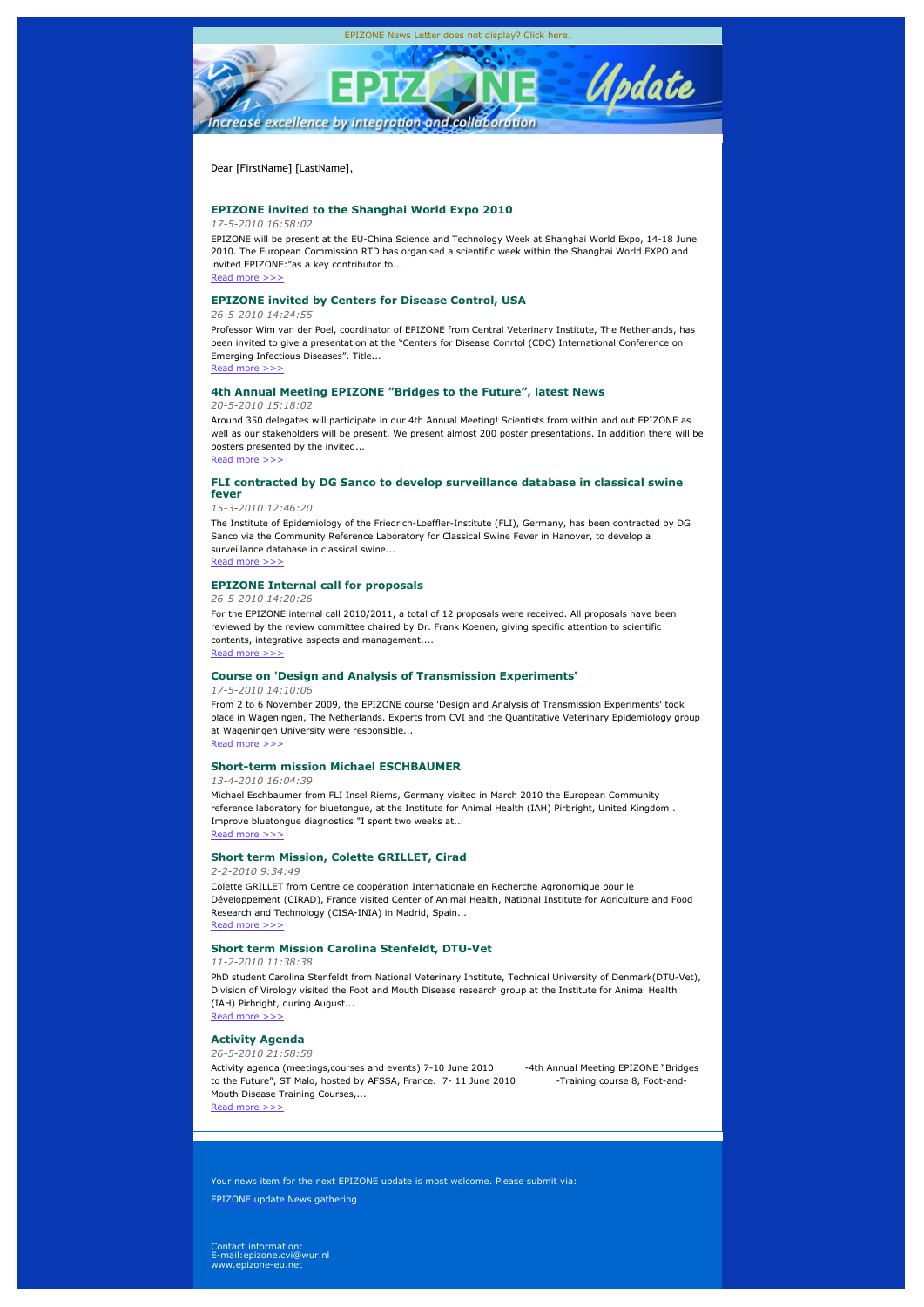#### EPIZONE is the Network of Excellence for Epizootic Disease Diagnosis and Control, supported by funding under the Sixth Research Framework Programme of the EU.

#### To unsubscribe for the EPIZONE Update please send an e-mail to: epizone.cvi@wur.nl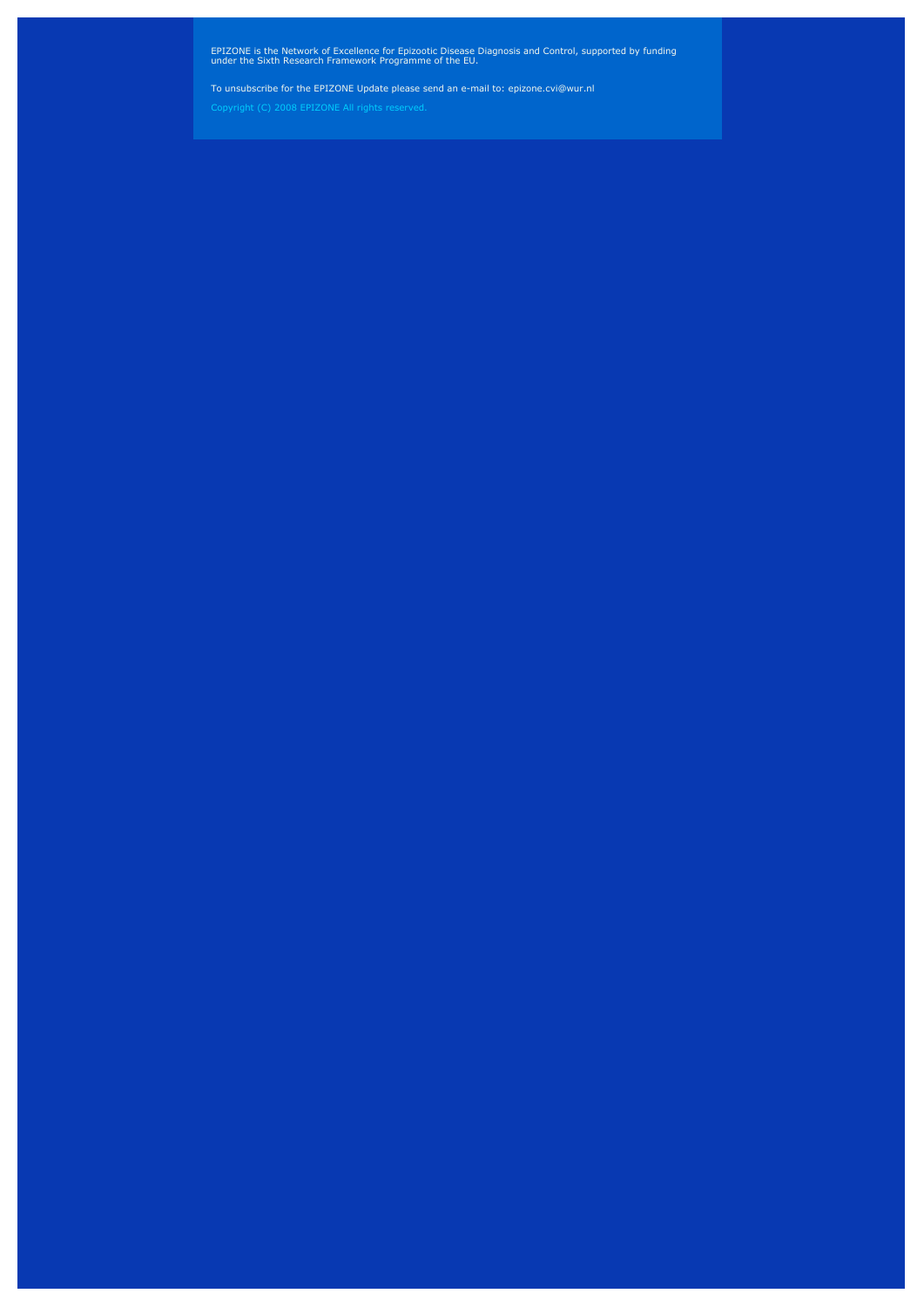# **EPIZONE invited to the Shanghai World Expo 2010**

EPIZONE will be present at the EU-China Science and Technology Week at Shanghai World Expo, 14-18 June 2010. The European Commission RTD has organised a scientific week within the Shanghai World EXPO and invited EPIZONE:"as a **key contributor** to the workshop session on 16th June, which we are organising. EPIZONE would be one of the **flagship projects** to be featured during this session''.

Professor Wim van der Poel, Coordinator of EPIZONE, from Central Veterinary Institute of Wageningen UR (CVI), the Netherlands, will present EPIZONE during the workshop session and the press briefing at the EU Pavilion.

### **EPIZONE presentation**

In the workshop session "EU research for sustainable production of safe food", Wim will give a presentation:*"EPIZONE, Prevention and Control of Diseases in Food producing Animals".*

The EU-China Science and Technology Week will bring together high-level policy-makers, leading researchers and science journalists from the European Union and China, to share knowledge, experience and aspirations.

#### **Better Cities, Better Lives**

A four-day comprehensive, highly focused programme of science policy meetings, scientific workshops, press briefings, and science events will allow EU and Chinese participants to assess joint achievements, exchange success stories, and set out new perspectives and new opportunities to work together to build *"Better Cities, Better Lives".* 

Date World Expo 2010 Shanghai China: May 1st, 2010 to October 31st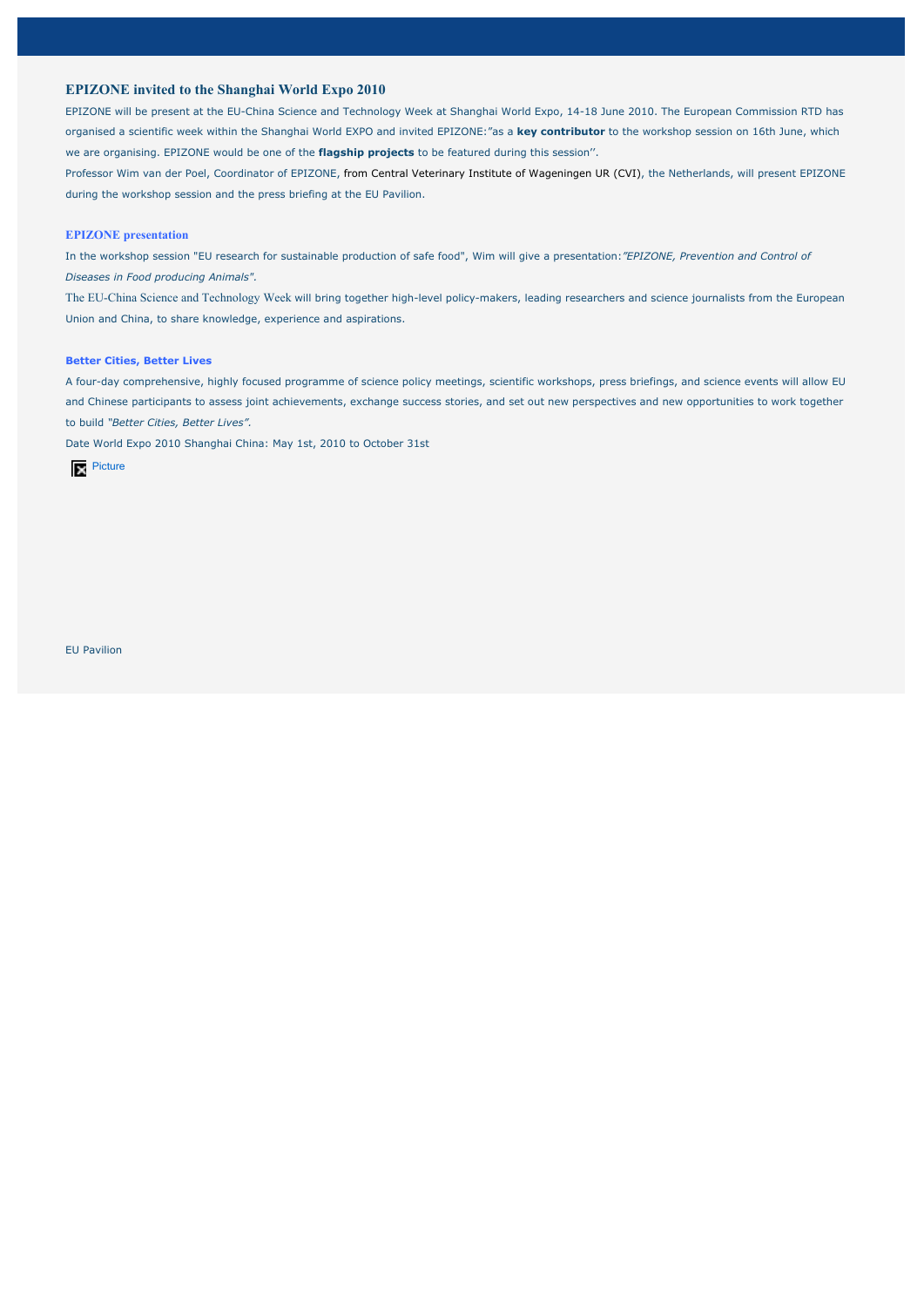# **EPIZONE invited by Centers for Disease Control, USA**

Professor Wim van der Poel, coordinator of EPIZONE from Central Veterinary Institute, The Netherlands, has been invited to give a presentation at the "Centers for Disease Conrtol (CDC) International Conference on Emerging Infectious Diseases". Title of Wim's presentation will be "EPIZONE, Network on Epizootic Animal Diseases Diagnosis and Control".

#### **CDC International Conference on Emerging Infectious Diseases**

The conference will be held on 11-14 July 2010 in Atlanta, USA. More than 1000 attendees, mostly Public Health researchers and Public Health officials, will participate in this conference.

EPIZONE was invited by the organising committee chaired by Dr Sharon Martin.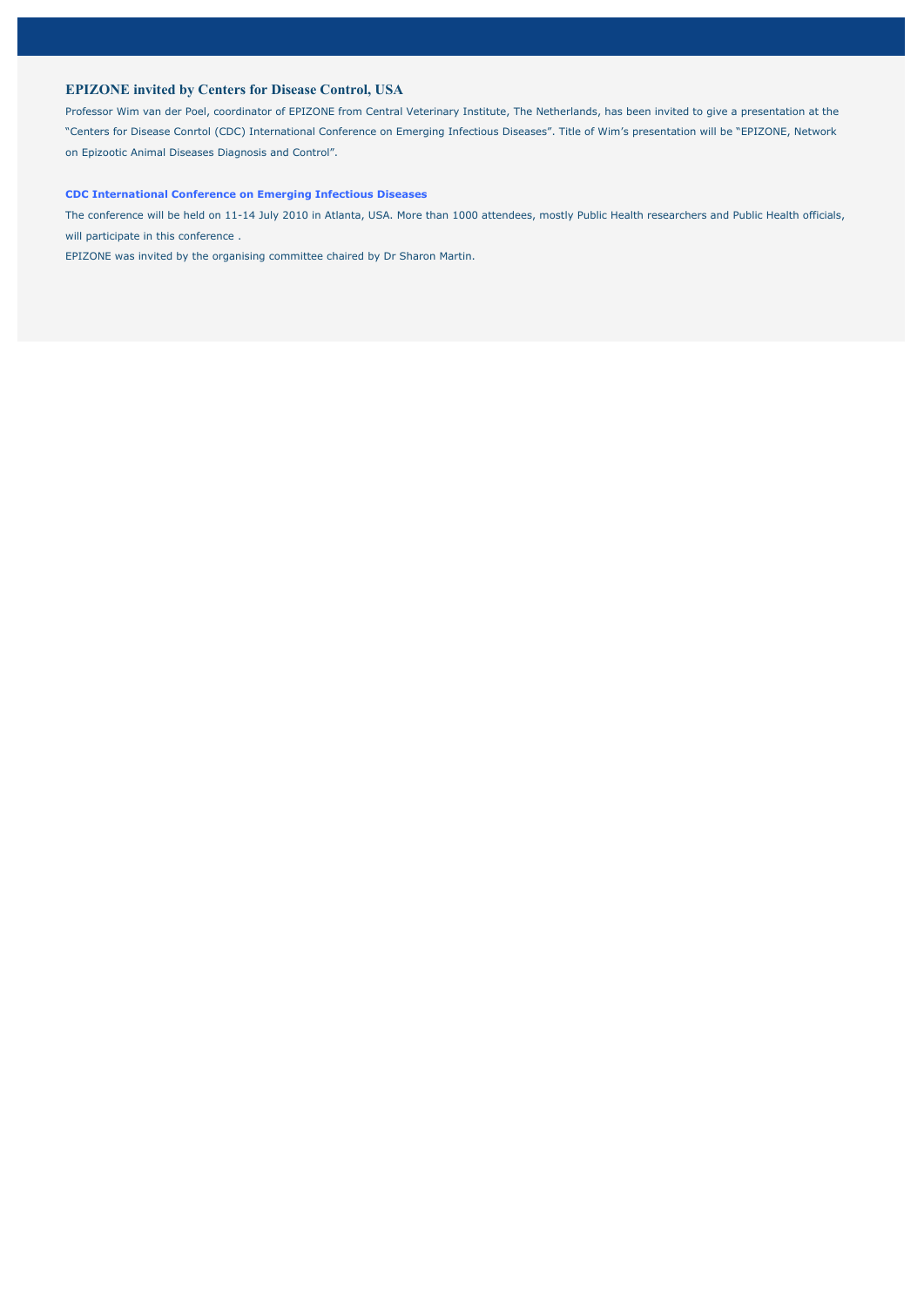# **4th Annual Meeting EPIZONE "Bridges to the Future", latest News**

Around 350 delegates will participate in our 4<sup>th</sup> Annual Meeting! Scientists from within and out EPIZONE as well as our stakeholders will be present. We present almost 200 poster presentations. In addition there will be posters presented by the invited projects and from the EPIZONE Work Packages with the best results of last year.

The general programme for the 4<sup>th</sup> Annual Meeting is complete, see our annual meeting website. Our special topic this year, on Wednesday, is 'Major epidemic threats'.

### **Interactive session**

One of EPIZONE's most important objectives is to interact with fellow scientists. Besides the oral presentations on this years special topic, we offer the participants the unique possibility to express their opinion on "the current most threatening viruses and the effects of changes e.g. in climate and the environment" and on "the current state of preparedness for the most threatening viruses: can their introduction be prevented, is early detection possible, and are tools available to control epidemic spread".

We believe that by using interactive opinion methods, we will be able to build bridges for cooperation and collaboration in the future.

#### **Social dinner**

Our social dinner will take place at 'La Demeure de Corsaire'. Built in 1725, this Historic Monument will be the scenery for our walking dinner. After dessert in the salons upstairs there will be the possibility to dance in the cellars on the sounds of a DJ.

Dress code for the social dinner: **cocktail**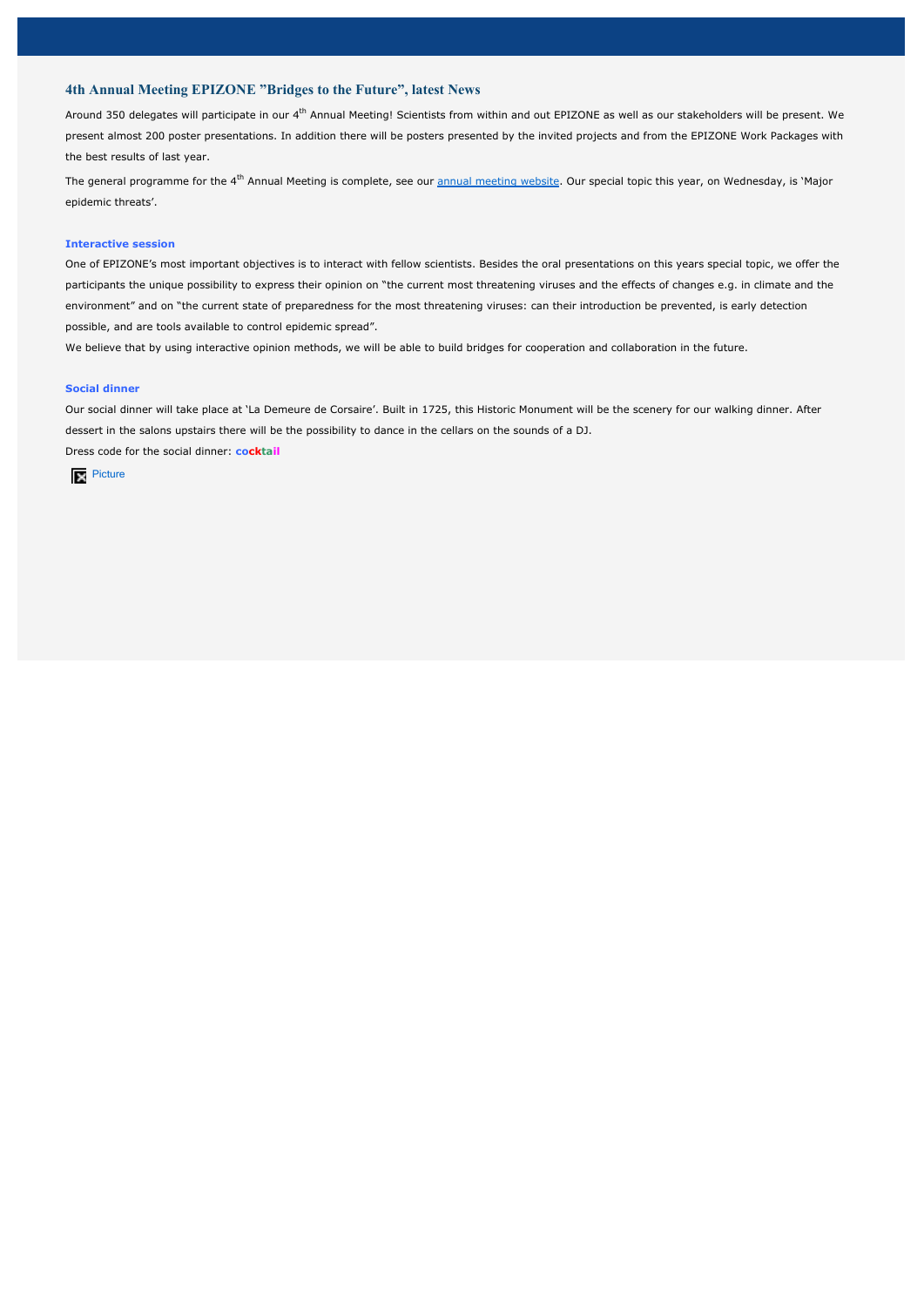# **FLI contracted by DG Sanco to develop surveillance database in classical swine fever**

The Institute of Epidemiology of the Friedrich-Loeffler-Institute (FLI), Germany, has been contracted by DG Sanco via the Community Reference Laboratory for Classical Swine Fever in Hanover, to develop a surveillance database in classical swine fever in Wild Boar in the European Union. FLI is partner institute of EPIZONE.

### **Benefit from the experience within EPIZONE**

The development of this database will largely benefit from the experience we gained with other databases on Classical Swine Fever, Avian Influenza and in particular with the database developed within EPIZONE Work Package 7.2, "the European online database on epizootic diseases as an early warning system".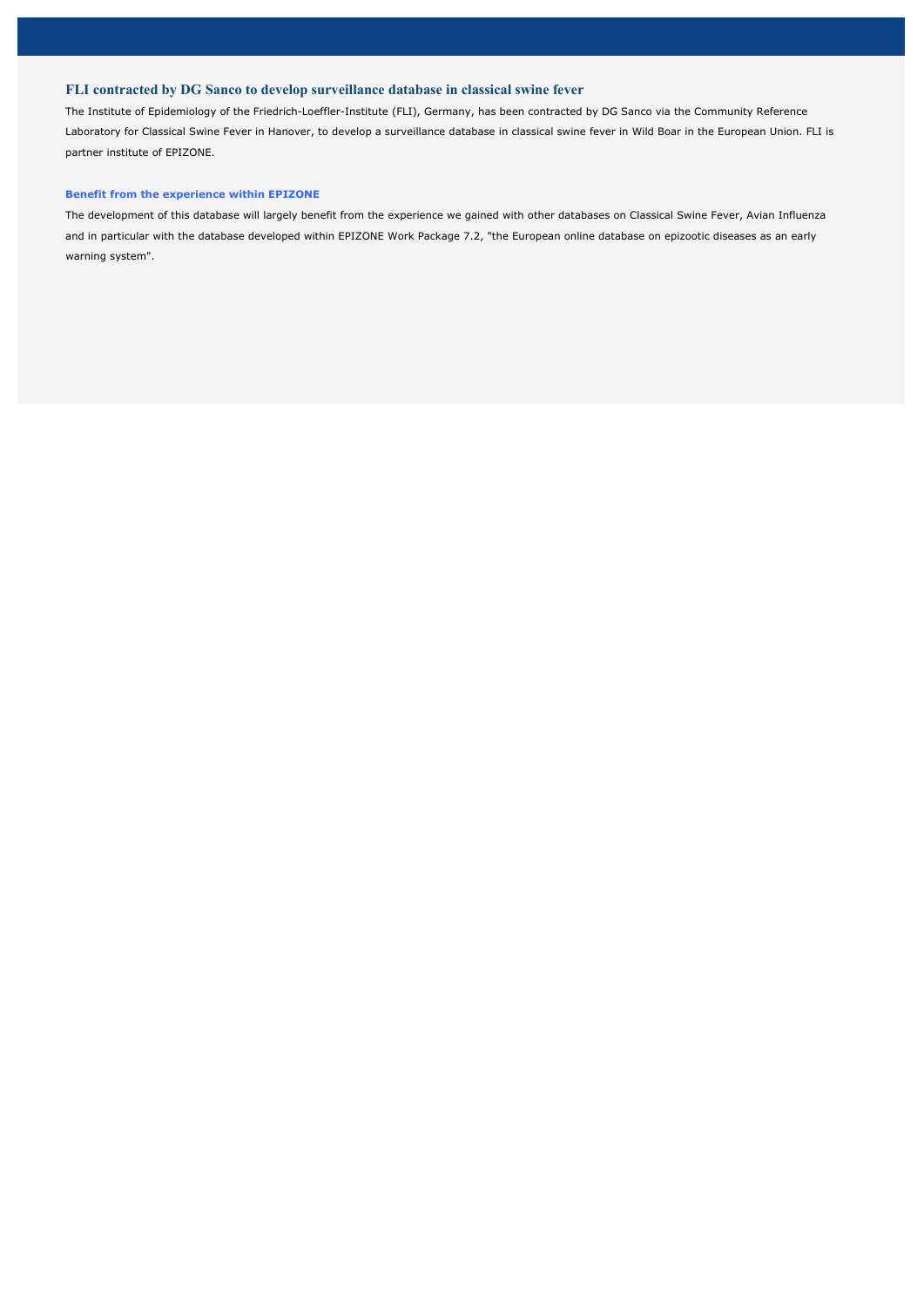# **EPIZONE Internal call for proposals**

For the EPIZONE internal call 2010/2011, a total of 12 proposals were received. All proposals have been reviewed by the review committee chaired by Dr. Frank Koenen, giving specific attention to scientific contents, integrative aspects and management. The results of the review process were reported to the EPIZONE Coordinating Forum (CF) and have been evaluated and discussed during the CF meeting in Lelystad in January (EPIZONE half yearly meeting). It was decided by the CF to accept 5 proposals and to follow the advice of the review committee regarding selection and recommendations. This means that the following 5 proposals have been rewarded:

- **Comparative dynamics of BVDV (Internal Call 6.8)**
- **Equine encephalitis network (Internal Call 4.6)**
- **FMDV in Asia (Internal Call 4.7)**
- **Formaldehyde replacement (Internal Call 2.5)**
- **Network Rift Valley fever (Internal Call 5.7)**

The work described in these proposals is envisaged to be started as soon as possible in order to finalise it by May 31 in 2011.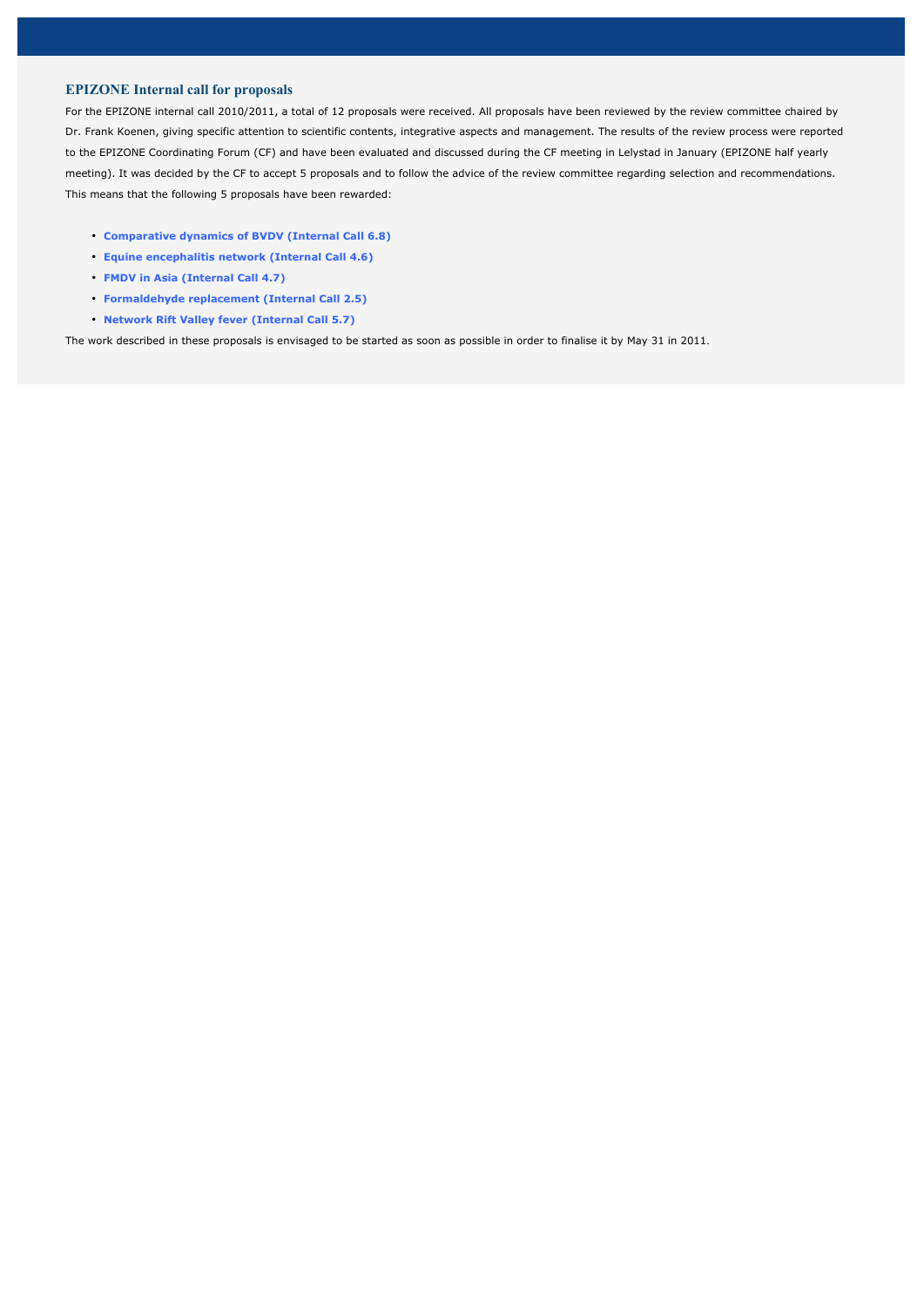# **Course on 'Design and Analysis of Transmission Experiments'**

From 2 to 6 November 2009, the EPIZONE course 'Design and Analysis of Transmission Experiments' took place in Wageningen, The Netherlands. Experts from CVI and the Quantitative Veterinary Epidemiology group at Waqeningen University were responsible for development and teaching of this course, initiated from within the EPIZONE Work Package 6.3 'Experimental Epidemiology'. Work Package 3.2 'Education' kindly financially supported the participation of EPIZONE members.

#### **Participants from 8 different EPIZONE institutes**

25 participants attended the course, 23 of whom were from EPIZONE institutes (CVI, DTU-Vet, FLI, IAH, IZSLER, IZS-Ve, VAR, and VLA). They should now be able:

**-**to do basic analyses of the outcome of a transmission experiment and interpret these,

**-**to evaluate relevant literature, and

**-**to work out, the optimal design for their future experiments, by themselves or in collaboration with a statistician or mathematical modeller.

### **Great benefit to their research**

Participants rated the course with an average overall score of 3.9 (on a scale from 1-5, i.e. from poor to excellent), and stated that this course was of great benefit to their research.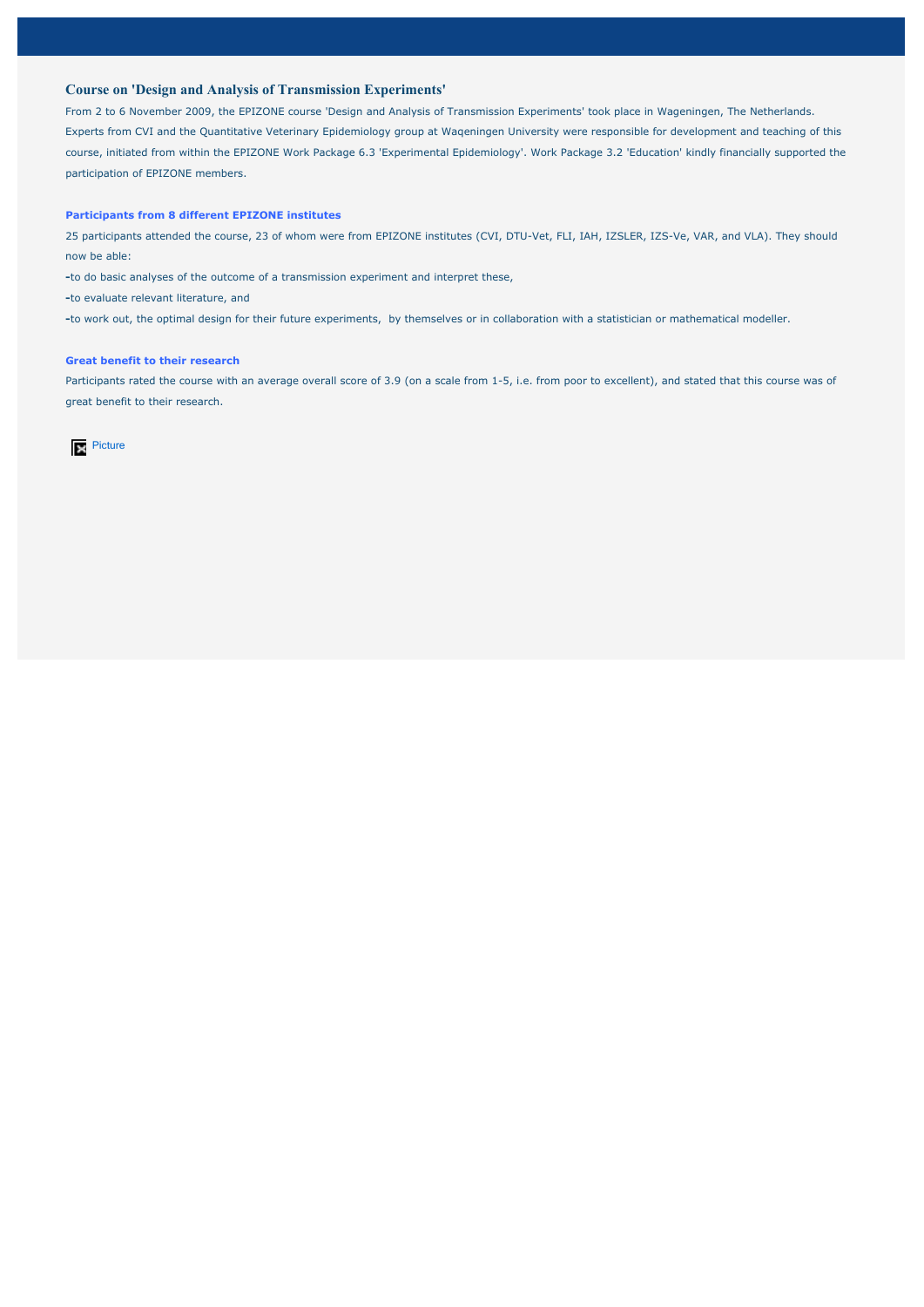# **Short-term mission Michael ESCHBAUMER**

Michael Eschbaumer from FLI Insel Riems, Germany visited in March 2010 the European Community reference laboratory for bluetongue, at the Institute for Animal Health (IAH) Pirbright, United Kingdom .

### **Improve bluetongue diagnostics**

"I spent two weeks at the European Community reference laboratory for bluetongue, I was trained in neutralization tests and related techniques".

#### **I took home lots of ideas for my work**

"Discussing bluetongue diagnostics with people who have many years of experience in that field was very interesting, and I took home lots of ideas for my work. I had brought some samples of my own, so I could immediately practice what I had learned".

#### **Future cooperation**

"The new skills and insights from this mission will be very useful to improve BTV diagnostics at the FLI, and the personal contact to the CRL will promote future cooperation.

The wealth of knowledge available, together with the very friendly atmosphere at the institute and in the lab made this a special trip. There are many young researchers at Pirbright, and everybody was very nice and welcoming. I absolutely recommend the short-term mission program to anybody looking for new insights, different perspectives and international contacts".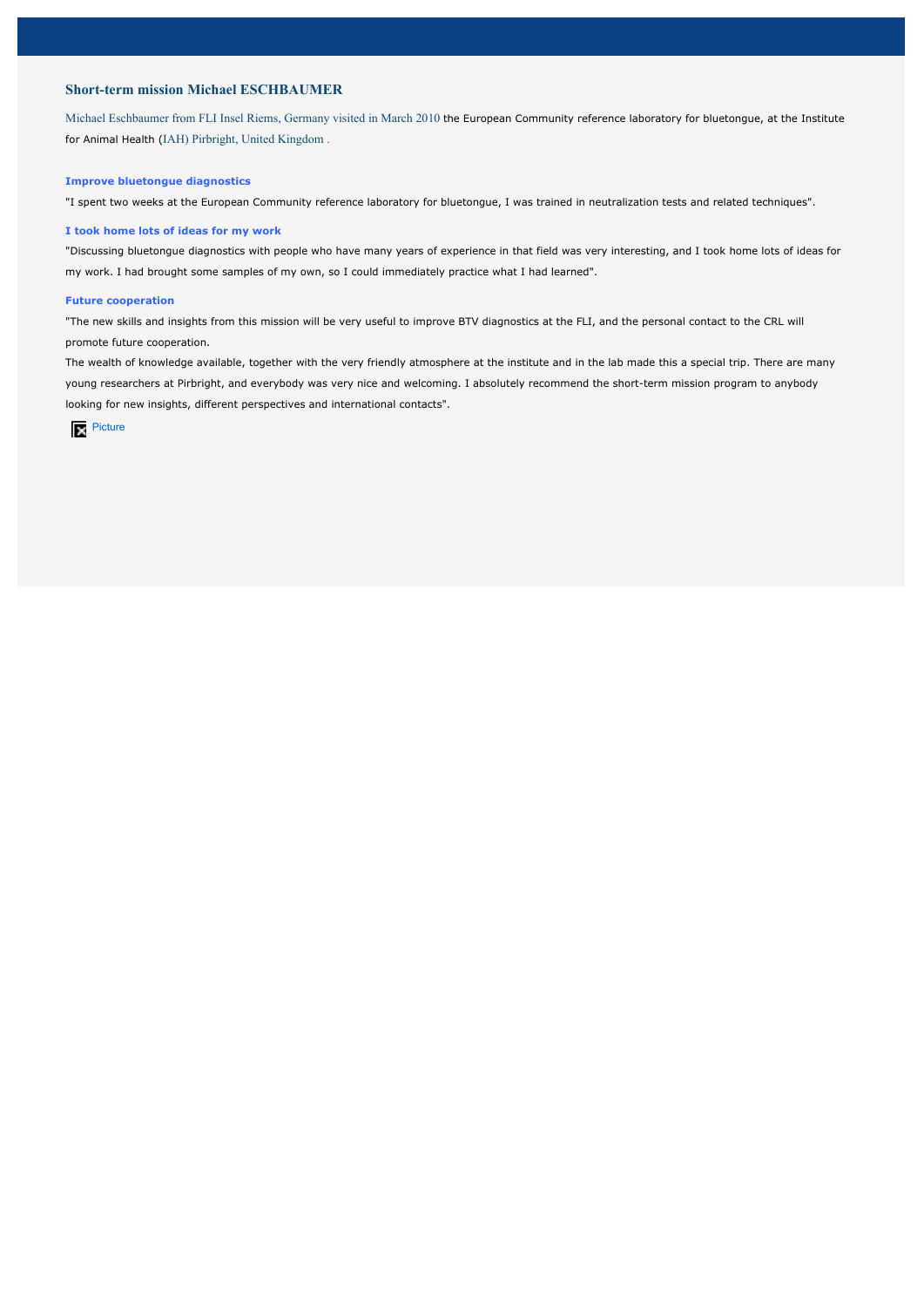# **Short term Mission, Colette GRILLET, Cirad**

Colette GRILLET from Centre de coopération Internationale en Recherche Agronomique pour le Développement (CIRAD), France visited Center of Animal Health, National Institute for

Agriculture and Food Research and Technology (CISA-INIA) in Madrid, Spain from 28 September - 9 October 2009.

The virology group of CIRAD–UMR 15, has two vaccine projects: 1, development of a universal vaccine against bluetongue using a recombinant capripoxvirus and 2, development of a DIVA vaccine for PPR. For these two projects, the availability of an experimental challenge on mice would help in validating the strategies before going on sheep and goats.

### **Experimental model of bluetongue challenge**

Dr Javier Ortego and co-workers from CISA-INIA recently developed an experimental model of bluetongue challenge in IFN-I knocked-out mice (Calvo-Pinilla E, Rodríguez-Calvo T, Anguita J, Sevilla N, Ortego J. Establishment of a bluetongue virus infection model in mice that are deficient in the alpha/beta interferon receptor. PLoS One. 2009, 4(4): e5171).

The objective of this short-term mission was to reproduce and to learn in situ the model developed by Dr Javier Ortego and his team regarding the bluetongue infection on IFN-/- mice. In addition, attempts to induce PPRV and capripoxvirus infections in these mice were carried out.

### **Opportunity to develop a network**

"This short term mission gave me the opportunity to learn another procedure for working in a Biosecurity area (BSL3 and BSL3+) and to see the symptoms developed by mice after BTV8 challenge. I appreciate visiting partner institutes, to meet and discuss with researcher working on the same topics than me and to learn more about the work carried out there. I recommend this short term mission program because in a short time you can share a lot of experiences and to develop a network with scientists working in the same field.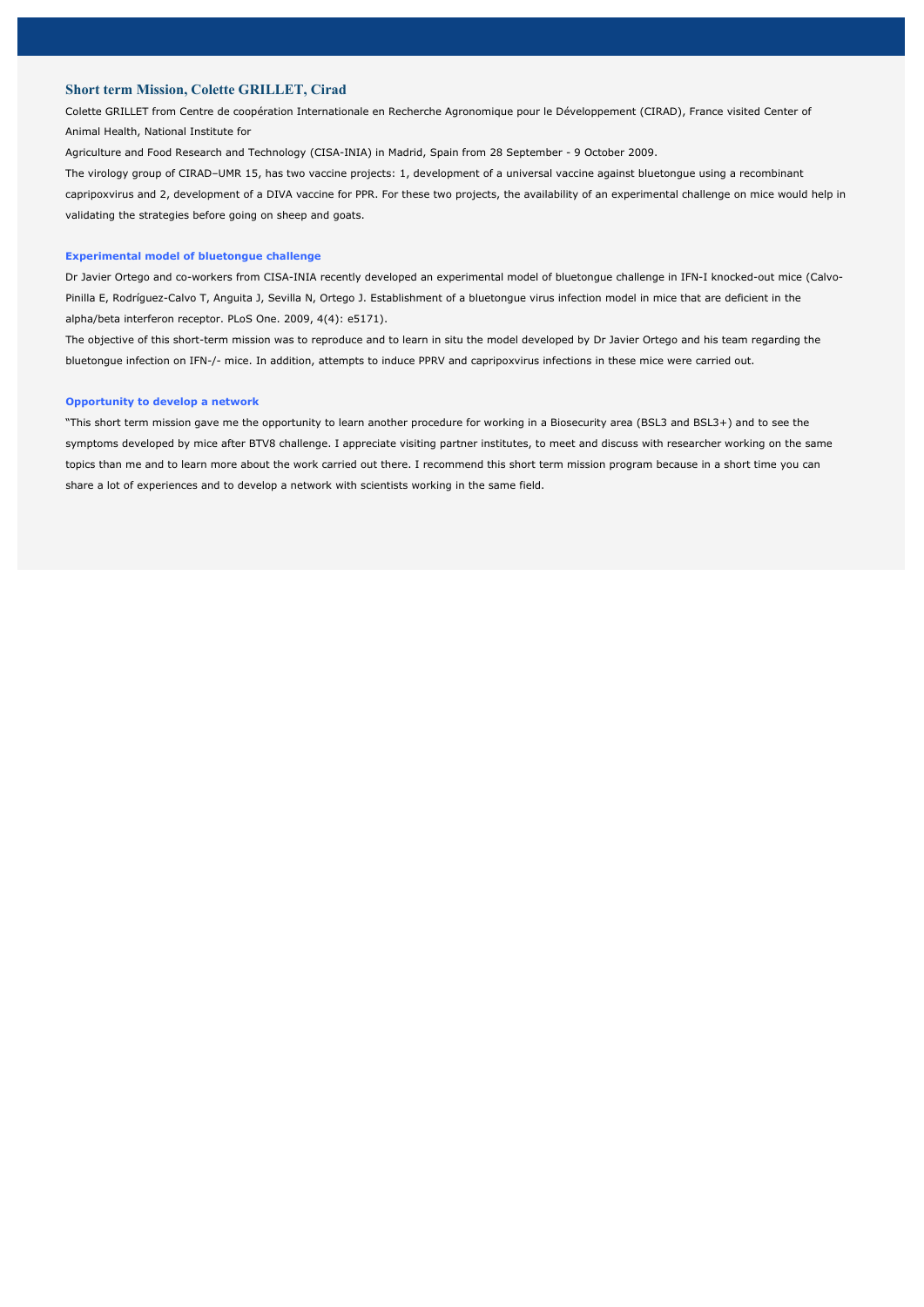# **Short term Mission Carolina Stenfeldt, DTU-Vet**

PhD student Carolina Stenfeldt from National Veterinary Institute, Technical University of Denmark(DTU-Vet),

Division of Virology visited the Foot and Mouth Disease research group at the Institute for Animal Health (IAH) Pirbright, during August and September of 2009.

#### **Detecting FMD virus in tissue sections**

The aim of the visit was to get an introduction to methods for detecting Foot and Mouth Disease Virus in tissue sections. The major part of the two weeks in Pirbright was spent in the laboratory, getting acquainted with the protocols for in situ hybridization and immunofluoresence, under close supervision of Dr. Nick Juleff.

"I gained valuable experience in working with the methods, which will undoubtedly be of great use when I come to perform the methods on my own at DTU-Vet.

### **I received valuable advice**

Apart from technical guidance I also had the opportunity to discuss the contents of my project with Drs. Bryan Charleston and Nick Juleff. I received valuable advice on how the project could be further developed.

I was very well received at the IAH-Pirbright, and I fully enjoyed my visit there.

### **Great opportunities**

I would recommend the Short Term Mission program to any student in need of either technical guidance in a specific method, or more general advice on project design and development. The Short Term Mission program offers great opportunities of visiting other partner institutes in order to broaden your scientific network and gain valuable insights and inspiration for future work".